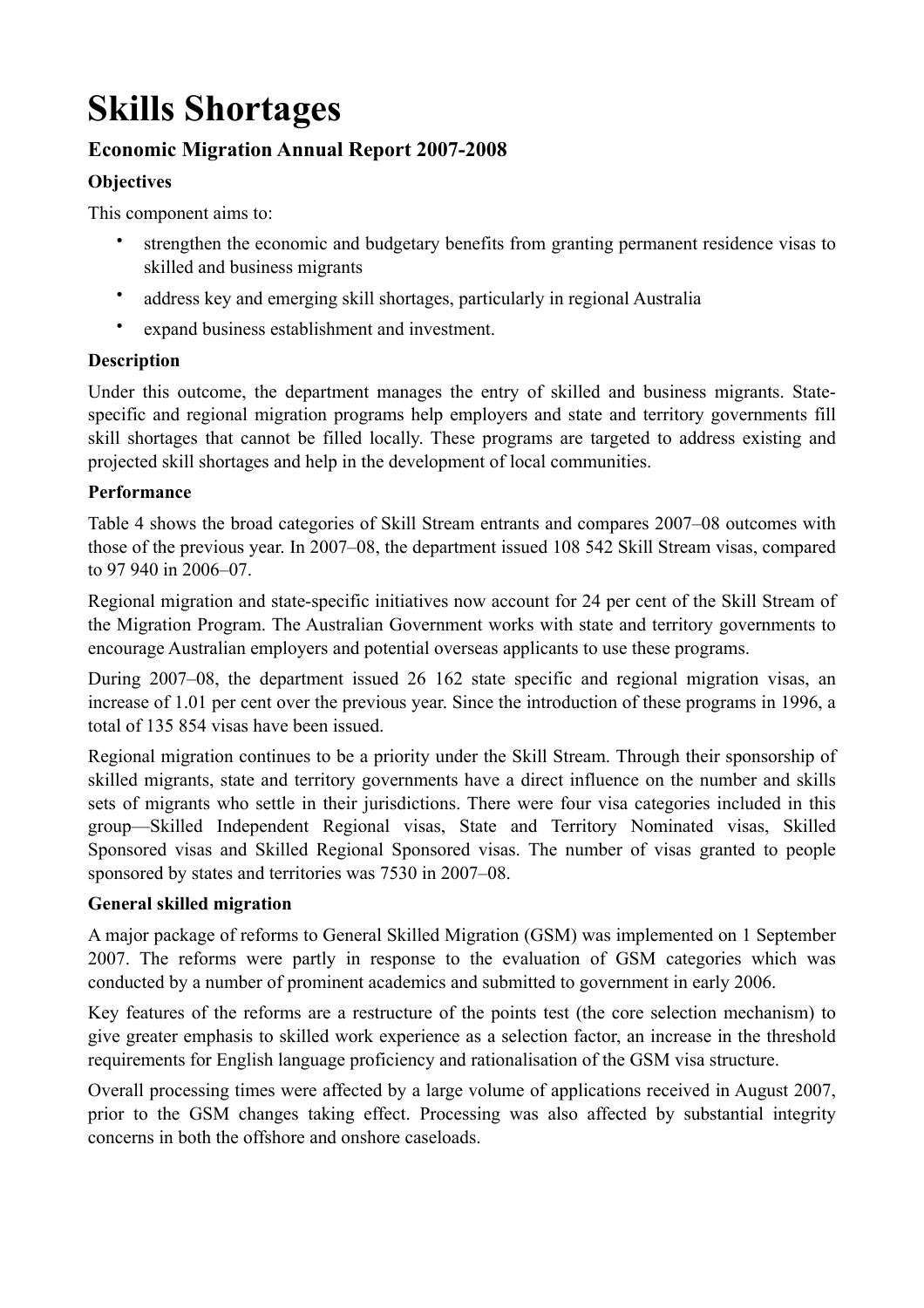Figure 4: overleaf shows the growth in general skilled migration since 1996–97.

The increased proportion of the caseload from countries traditionally viewed as 'high risk' has lengthened processing times in this part of the program.

Figure 4: General Skilled Migration outcomes 1996–97 to 2007–08

Figure 5: General Skilled Migration 2007–08—top ten nationalities

In 2007–08, India was the single largest source country for migrants under GSM, ahead of the United Kingdom and the People's Republic of China. Figure 5 shows a breakdown by nationality of general skilled migration for 2007–08.

#### **Employer-sponsored programs**

Employer-sponsored programs include the Employer Nomination Scheme (ENS), the Regional Sponsored Migration Scheme (RSMS) and the Labour Agreement (LA) program. In 2007–08 there were 23 760 visas granted (15 480 ENS, 5060 RSMS and 3220 LA) which was a 43.2 per cent increase from 2006–07 and represented 21.9 per cent of the total Skilled Migration program. The main occupation sought through these programs was registered nurse, and the major source countries were India, South Africa and the United Kingdom.

More than 78 per cent of people lodging ENS applications were holders of Temporary Business (Long Stay) (subclass 457) visas, which provide pathways for temporary skilled workers seeking permanent residence.

#### **Business and investment migration**

Overseas business people who have successful business or investment backgrounds can benefit Australia through job creation, capital transfers and exports. State and territory governments play an active role in selecting business migrants through their sponsorship of 94.7 per cent of all applicants. This sponsorship supports economic development in specific areas of the sponsoring states or territories.

All business skills migrants have to demonstrate a commitment to business in Australia, and most applicants have up to four years on a provisional visa to establish a business. Some visa holders initially granted permanent residence rather than a provisional visa can be subject to visa cancellation. In 2007–08, the department granted 6565 visas under this category and cancelled 624 visas. Table 4 shows the broad categories of Skill Stream visas granted, while Table 5 shows the distribution of state-specific and regional migration.

| <b>Category</b>                        | $2006 - 07$ | $2007 - 08$ | Percentage change |
|----------------------------------------|-------------|-------------|-------------------|
| <b>Employer Sponsored</b>              | 16 590      | 23 760      | 43.2%             |
| Skilled Independent                    | 54 180      | 55 890      | 3.2%              |
| State/Territory Sponsored <sup>1</sup> | 6930        | 7 5 3 0     | 8.7%              |
| Skilled Australian Sponsored           | 14 170      | 14 580      | 2.9%              |
| Distinguished Talent                   | 230         | 210         | $-8.7%$           |
| <b>Business Skills</b>                 | 5 8 4 0     | 6 5 7 0     | 12.5%             |
| $1$ November <sup>2</sup>              |             |             | 200.0%            |

Table 4: Economic migration program outcome—Skill Stream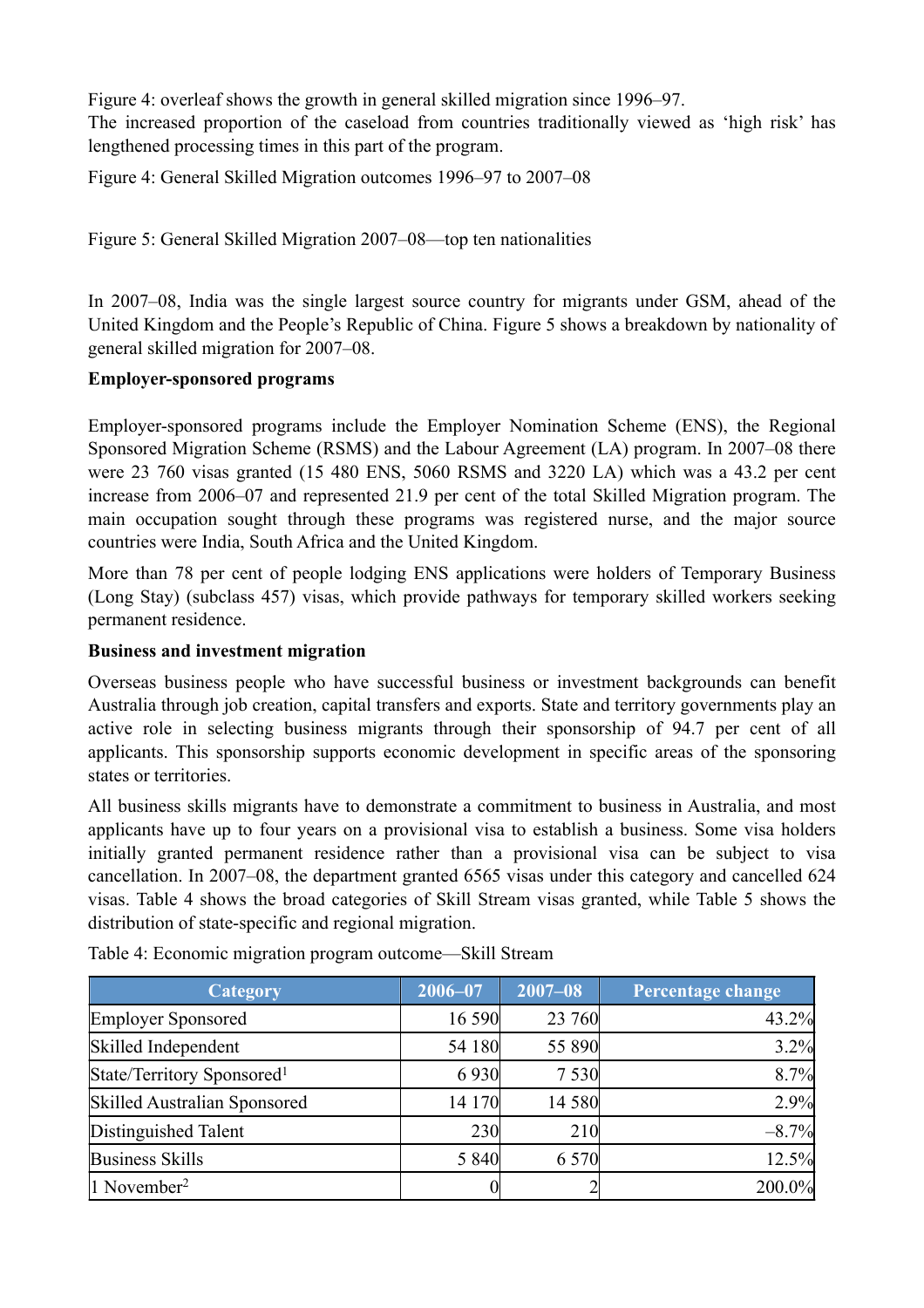| Total | 0.7010<br>4 A<br>. A.J. | 108,542 | 00/<br>″oL |
|-------|-------------------------|---------|------------|
|-------|-------------------------|---------|------------|

Note: Numbers have been rounded and totals may not be the exact sum of the components.

1. Includes State/Territory Nominated Independent and Skilled Independent Regional.

2. Applications for 1 November 1993 visas closed on 1 August 1994.

Table 5: Distribution of state-specific and regional migration

| <b>State/territory</b>       | $2006 - 07$ | $2007 - 08$ | Percentage change |
|------------------------------|-------------|-------------|-------------------|
| New South Wales              | 1 900       | 2 1 3 0     | 12.1%             |
| Victoria                     | 9 1 8 0     | 9 2 7 0     | 1.0%              |
| Queensland                   | 3 0 8 0     | 2610        | $-15.3%$          |
| South Australia              | 7 1 6 0     | 7 0 4 0     | $-1.7%$           |
| Western Australia            | 3 0 3 0 1   | 3 1 7 0     | 4.6%              |
| Tasmania                     | 510         | 550         | 7.8%              |
| Northern Territory           | 290         | 390         | 34.5%             |
| Australian Capital Territory | 650         | 860         | 32.3%             |
| Total <sup>1</sup>           | 25 8 5 0    | 26 160      | 1.2%              |

1. Discrepancies between state/territory numbers and the total are a result of instances where the state/territory is unspecified.

Figure 6: State-specific and regional migration visas from 1996–97 to 2007–08

#### Table 6: Economic migration—performance information

| 2007-08 Measures                                                                             |        | <b>Results</b>         |             |  |
|----------------------------------------------------------------------------------------------|--------|------------------------|-------------|--|
|                                                                                              |        | 2006-07<br>$2005 - 06$ | $2007 - 08$ |  |
| Quality                                                                                      |        |                        |             |  |
| Percentage of applications finalised within service standards                                |        |                        | 59.97%      |  |
| Quantity                                                                                     |        |                        |             |  |
| The skilled migration component of the Migration Program meets the planning level determined |        |                        |             |  |
| by government                                                                                |        |                        |             |  |
| Planned                                                                                      | 97 500 | 97 500                 | 108 500     |  |
| Result                                                                                       | 97 340 | 97 920                 | 108 542     |  |

1. Not measured in previous years.

Table 7: Economic migration—performance against the service standards

|                        | <b>Onshore clients</b>                                              |             | <b>Offshore clients</b> |                                                                                                                               |  |  |
|------------------------|---------------------------------------------------------------------|-------------|-------------------------|-------------------------------------------------------------------------------------------------------------------------------|--|--|
| <b>Category</b>        | Low risk                                                            | High risk   | Low risk                | <b>High risk</b>                                                                                                              |  |  |
|                        | Labour Agreement, Employer Nomination, Regional Sponsored Migration |             |                         |                                                                                                                               |  |  |
| Target                 |                                                                     |             |                         | [75 per cent finalised] <sup>75</sup> per cent finalised <sup>[75</sup> per cent finalised] <sup>75</sup> per cent finalised] |  |  |
|                        | in 5 months                                                         | in 7 months | in 5 months             | in 7 months                                                                                                                   |  |  |
| Result                 | 73.43%                                                              | 73.63%      | 81.26%                  | 73.13%                                                                                                                        |  |  |
| <b>Business Skills</b> |                                                                     |             |                         |                                                                                                                               |  |  |